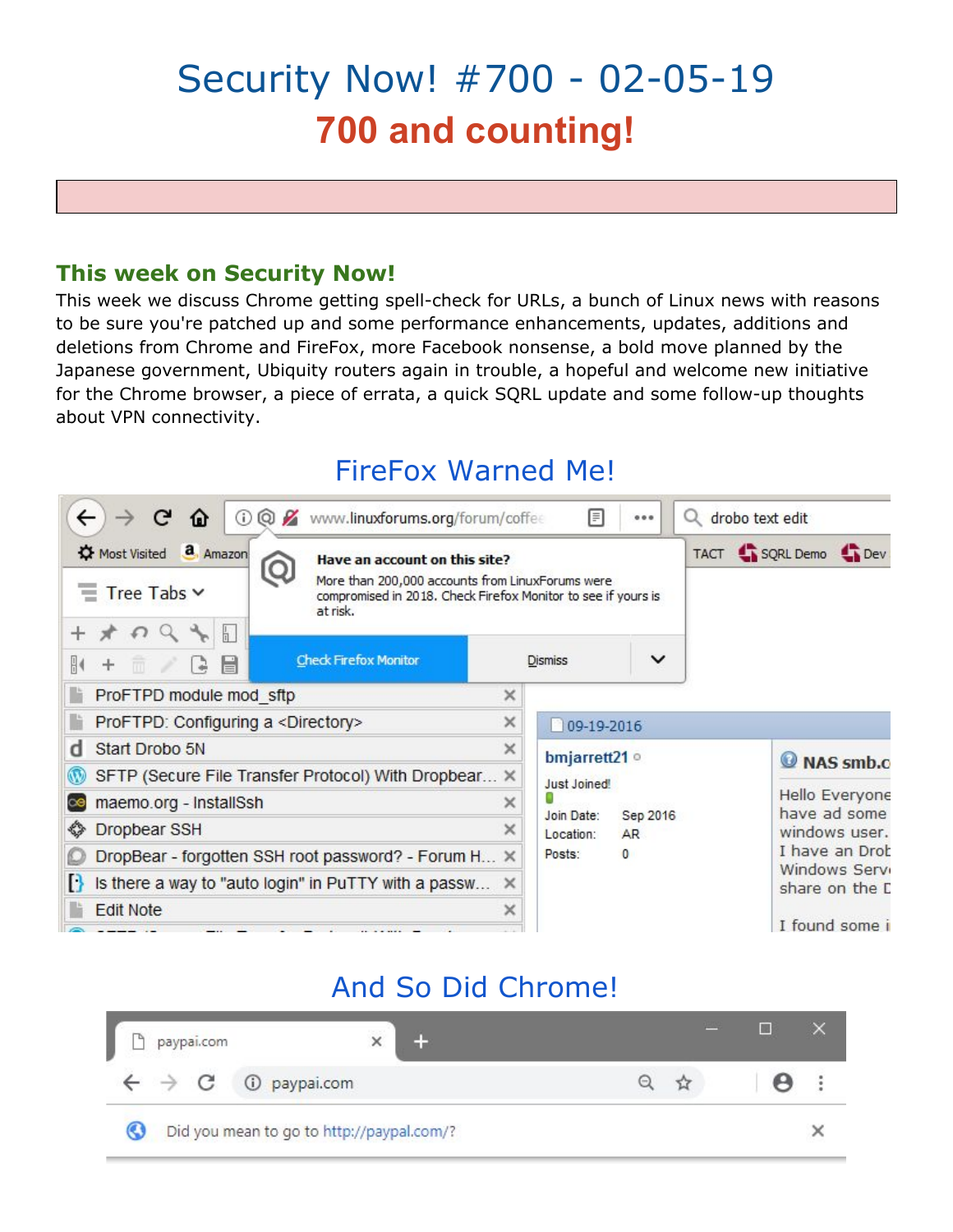## **Security News**

#### **Chrome to get URL spell-checking**

Less success for "typo-squatters"

Okay, so first some terminology:

Typo-Squatting is formally known as "IDN (or International Domain Name) Homograph Attack". [https://en.wikipedia.org/wiki/IDN\\_homograph\\_attack](https://en.wikipedia.org/wiki/IDN_homograph_attack) ... but typo-squatting is a lot catchier!

Similarly, although I think that "URL spell checking" is rather clear, Google calls their forthcoming technology "Navigation suggestions for lookalike URLs." It's now under active experimentation in the Canary 70 version of Chrome and, if all goes as planned, will be appearing in the mainstream release before long.

If you're on the Canary circuit, you can enable the feature here: chrome://flags/#enable-lookalike-url-navigation-suggestions

The flag itself appears to be present in the just-released stable channel Chrome 72... But it doesn't appear to be wired up to this new functionality yet.

**Linux Systemd vulnerabilities: definitely time to catch up your patch up!**

We talked previously without much specificity about the recognized trouble with the systeMD daemon which a number of the more popular Linux desktop-oriented distros have adopted.

Now, Capsule8, a US cybersecurity company has published a working proof of concept which weaponizes two of the three vulnerabilities which were reported by Qualys late last year.

<https://lwn.net/Articles/776404/>

On Wednesday, 9 Jan 2019, Qualys posted the following detailed report:

"System Down: A systemd-journald exploit"

We discovered three vulnerabilities in systemd-journald ([https://en.wikipedia.org/wiki/Systemd\)](https://en.wikipedia.org/wiki/Systemd):

- CVE-2018-16864 & CVE-2018-16865, two memory corruptions (attacker-controlled alloca()s);
- CVE-2018-16866, an information leak (an out-of-bounds read).

CVE-2018-16864 was introduced in April 2013 (systemd v203) and became exploitable in February 2016 (systemd v230). We developed a proof of concept for CVE-2018-16864 that gains EIP control on i386.

CVE-2018-16865 was introduced in December 2011 (systemd v38) and became exploitable in April 2013 (systemd v201). CVE-2018-16866 was introduced in June 2015 (systemd v221) and was inadvertently fixed in August 2018.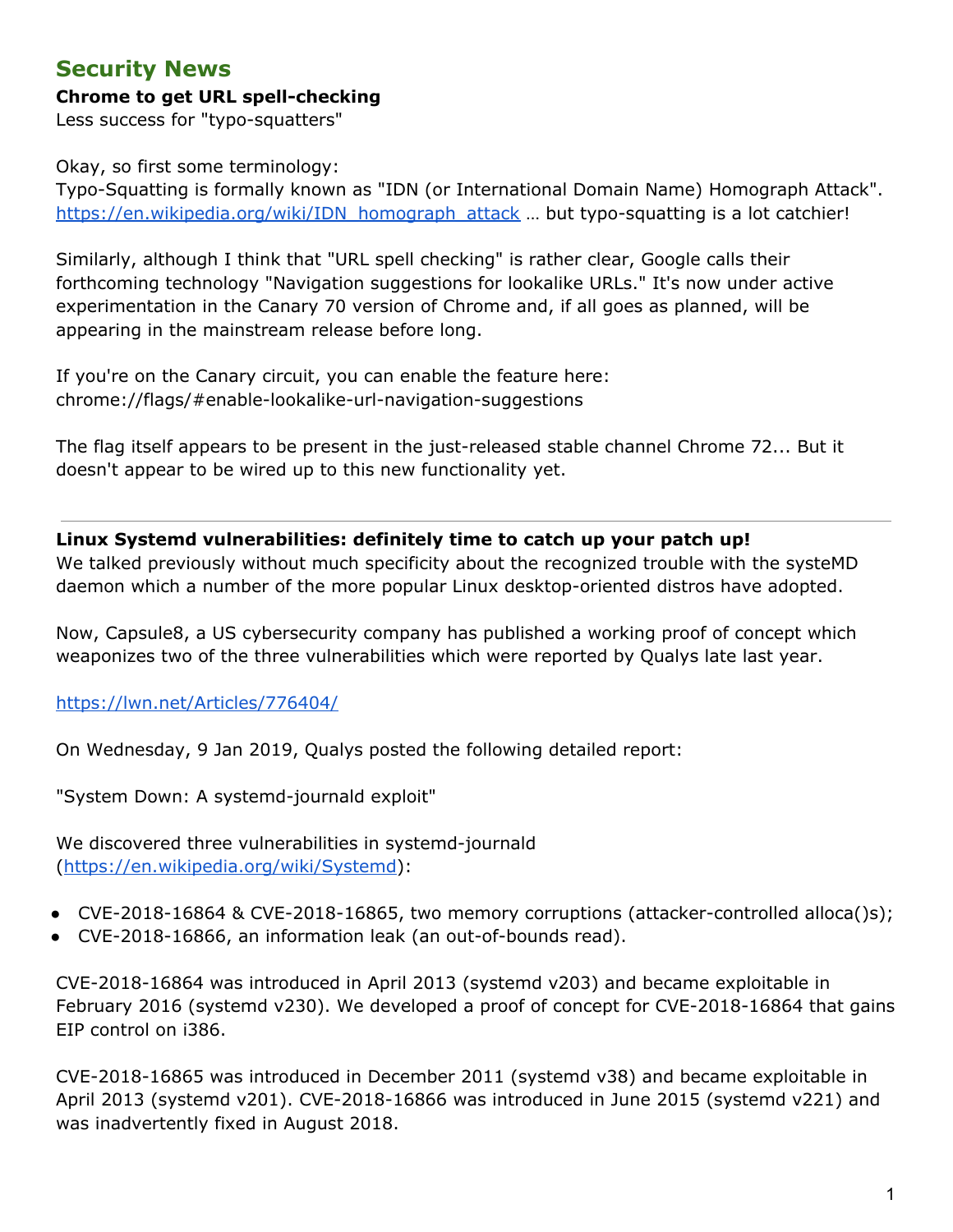We developed an exploit for CVE-2018-16865 and CVE-2018-16866 that obtains a local root shell in 10 minutes on i386 and 70 minutes on amd64, on average. We will publish our exploit in the near future.

To the best of our knowledge, all systemd-based Linux distributions are vulnerable, but SUSE Linux Enterprise 15, openSUSE Leap 15.0, and Fedora 28 and 29 are not exploitable because their user space is compiled with GCC's -fstack-clash-protection.

"systemd" is used by Arch Linux, CentOS, CoreOS, Debian, Fedora, Mageia, Mint, Red Hat Enterprise, Linux, Solus and Ubuntu.

*The whole story:* CVE-2018-16865 is a vulnerability triggered by code in systemd's logging software (journald) that allocates temporary memory to contain a log entry without first checking that the request is of a sensible size. This allows for ready code execution, but it is thwarted by ASLR.

Fortunately, or not, the second bug CVE-2018-16866 allows specially-formatted text sent to the system log to cause systemd to write out a message containing data from parts of memory that the user is not supposed to see. This is a classic information disclosure vulnerability which then provides the attacker with the information required to exploit the previous vulnerability to run code to accomplish a malignant goal.

This beautifully demonstrates the way two vulnerabilities, neither by themselves very potent, can each provide what the other is lacking to enable a significant breach of system security. It's not clear how this might be triggered remotely, since the attacker needs to see the output from the first to gain a foothold with the second... But code running on a machine could use this to breach the system privilege controls.

So... If you're using Linux, make sure you have updated your systems recently. And if you've been putting it off waiting for a good reason... That reason has arrived. :-/

And Speaking of Chrome 72...

We get a bunch of bug fixes and updates, but also some significant deprecations and removals:

### **Don't allow popups during page unload**

Pages may no longer use window.open() to open a new page during unload -- thank God! The Chrome popup blocker already prohibited this, but now it is prohibited whether or not the popup blocker is enabled. Whew!

## **Remove HTTP-Based Public Key Pinning**

HTTP-Based Public Key Pinning (HPKP) was intended to allow websites to send an HTTP header that pins one or more of the public keys present in the site's certificate chain. But the crucial importance of never mis-issuing a HPKP header, nor failing to anticipate an upcoming certificate change, led to low adoption since the risks weren't worth the reward. So support for the little-used feature is being dropped from Chrome.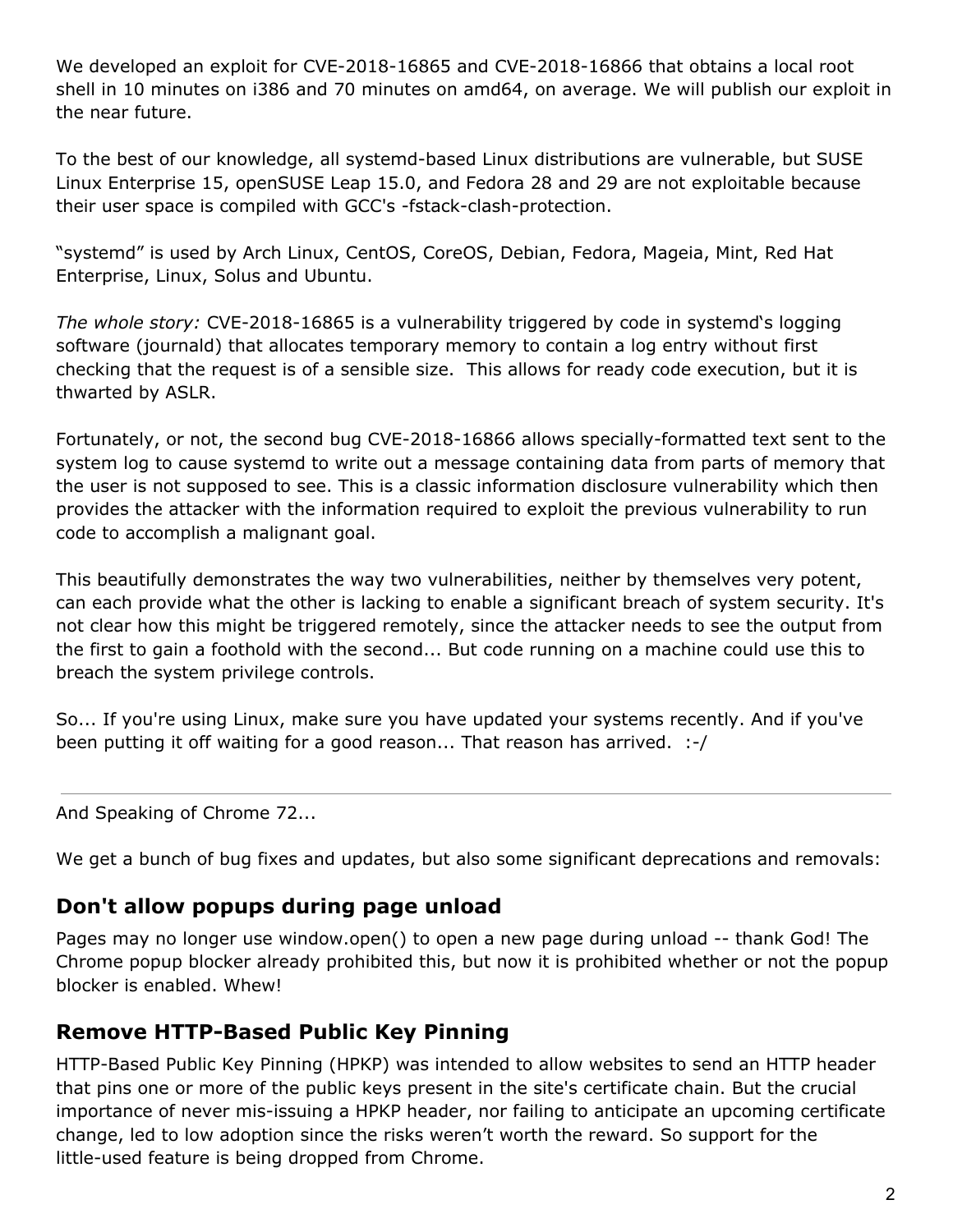### **Remove rendering FTP resources.**

As we know, FTP is a non-secured legacy protocol. When even the Linux kernel is moving away from it, it's time to move on. One step toward FTP's gradual deprecation and removal is to deprecate rendering resources from FTP servers and instead download them. Chrome will still generate directory listings, but any non-directory listing will be downloaded rather than rendered in the browser. I can't imagine who might be SHOWING an image over FTP… but, hey, if it's possible, someone's doing it!

*And as for deprecations...*

## **Deprecate TLS 1.0 and TLS 1.1**

We've been following the journey from SSL to TLS with TLS v1.0 now nearly 20 years old. Since TLS 1.0 and 1.1 have a number of non-critical but still annoying security weaknesses. Specifically…

- TLS 1.0 and 1.1 use MD5 and SHA-1, both weak hashes, in the transcript hash for the Finished message.
- TLS 1.0 and 1.1 use MD5 and SHA-1 in the server signature. (Note: this is not the signature in the certificate.)
- TLS 1.0 and 1.1 only support RC4 and CBC ciphers. RC4 is broken and has since been removed. TLS's CBC mode construction is flawed and was vulnerable to attacks.
- And TLS 1.0's CBC ciphers construct their initialization vectors incorrectly.
- TLS 1.0 is no longer PCI-DSS compliant.

So… Since TLS v1.2 resolves those problems, and it's solid and well supported, it's time to put the nearly twenty-year-old TLS 1.0 and 1.1 out to pasture.

Supporting TLS 1.2 is a prerequisite to avoiding the above problems. The TLS working group has deprecated TLS 1.0 and 1.1… and with Chrome 72 they are now deprecated there, too. Their full removal is scheduled for Chrome 81 in early 2020.

Google/Chome has this to say about their deprecation policy:

## **Deprecation policy**

To keep the platform healthy, we sometimes remove APIs from the Web Platform which have run their course. There can be many reasons why we would remove an API, such as:

- They are superseded by newer APIs.
- They are updated to reflect changes to specifications to bring alignment and consistency with other browsers.
- They are early experiments that never came to fruition in other browsers and thus can increase the burden of support for web developers.

Some of these changes will have an effect on a very small number of sites. To mitigate issues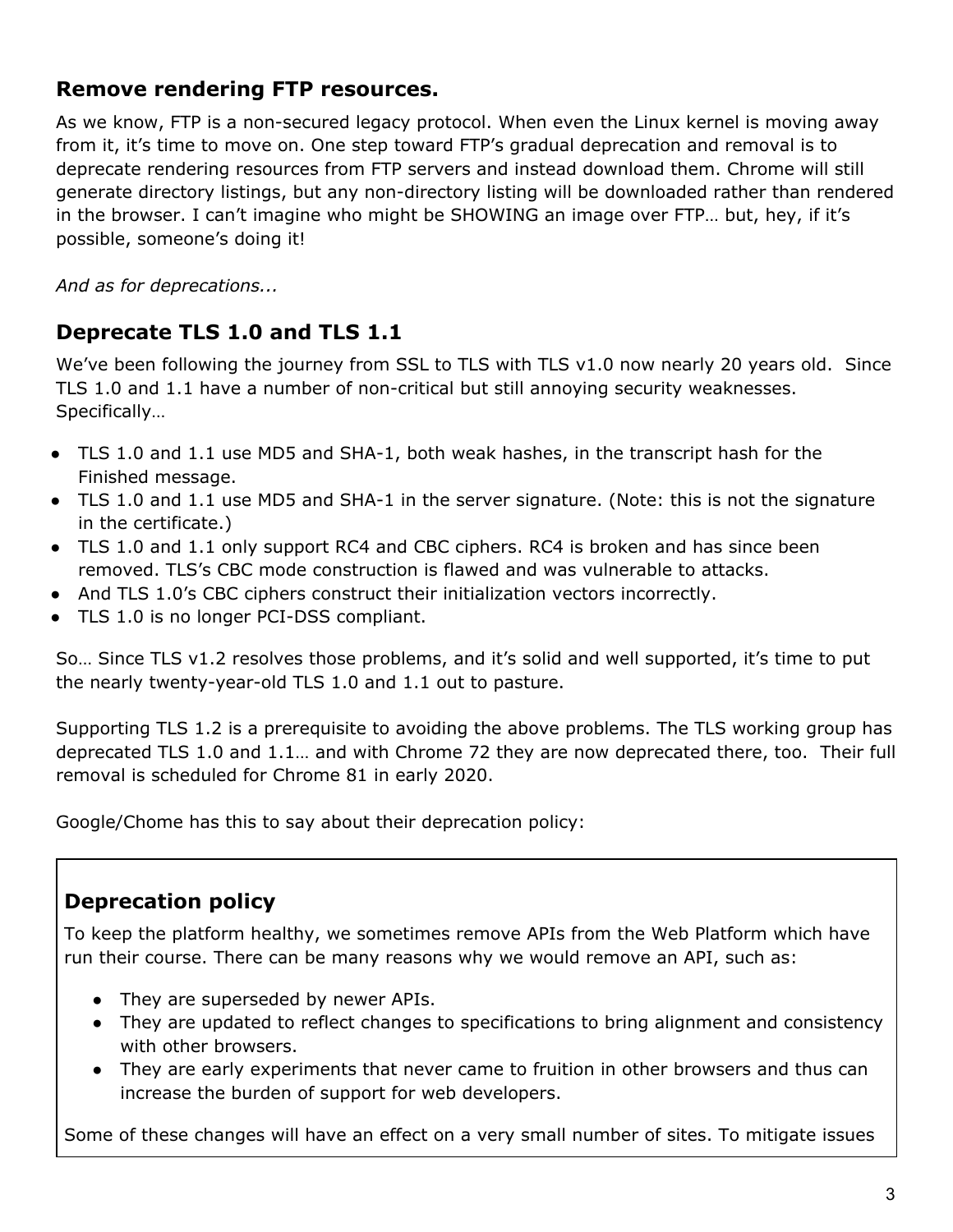ahead of time, we try to give developers advanced notice so they can make the required changes to keep their sites running.

Chrome currently has a [p](http://www.chromium.org/blink#TOC-Launch-Process:-Deprecation)rocess for [deprecations](http://www.chromium.org/blink#TOC-Launch-Process:-Deprecation) and removals of API's, essentially:

- Announce on the [blink-dev](https://groups.google.com/a/chromium.org/forum/#!forum/blink-dev) mailing list.
- Set warnings and give time scales in the Chrome DevTools Console when usage is detected on the page.
- Wait, monitor, and then remove the feature as usage drops.

You can find a list of all deprecated features on chromestatus.com using the [deprecated](https://www.chromestatus.com/features#deprecated) filter and removed features by applying the [removed](https://www.chromestatus.com/features#removed) filter. We will also try to summarize some of the changes, reasoning, and migration paths in these posts.

#### **Facebook must really like being in the doghouse** <https://techcrunch.com/2019/01/29/facebook-project-atlas/>

I'm not of the camp that believes this is sinister. I just think it's ungoverned and irresponsible. I suspect it's what happens under conditions of explosive growth and lack of adult supervision when you tell a hoard of recently degreed 20-something coders to "just do stuff... and we'll keep what works".

In today's installment of "What has Facebook wrought now?" we have TechCrunch's report, headlined with: "Facebook pays teens to install VPN that spies on them."

Josh Constine writes: Desperate for data on its competitors, Facebook has been secretly paying people to install a "Facebook Research" VPN that lets the company suck in all of a user's phone and web activity, similar to Facebook's Onavo Protect app that Apple banned in June and that was removed in August. Facebook sidesteps the App Store and rewards teenagers and adults to download the Research app and give it root access to network traffic in what may be a violation of Apple policy so the social network can decrypt and analyze their phone activity, a TechCrunch investigation confirms.

Facebook admitted to TechCrunch it was running the Research program to gather data on usage habits.

Since 2016, Facebook has been paying users ages 13 to 35 up to \$20 per month plus referral fees to sell their privacy by installing the iOS or Android "Facebook Research" app. Facebook even asked users to screenshot their Amazon order history page. The program is administered through beta testing services Applause, BetaBound and uTest to cloak Facebook's involvement, and is referred to in some documentation as "Project Atlas" — a fitting name for Facebook's effort to map new trends and rivals around the globe.

Seven hours after this story was published, Facebook told TechCrunch it would shut down the iOS version of its Research app in the wake of our report. But on Wednesday morning, an Apple spokesperson confirmed that Facebook violated its policies, and it had blocked Facebook's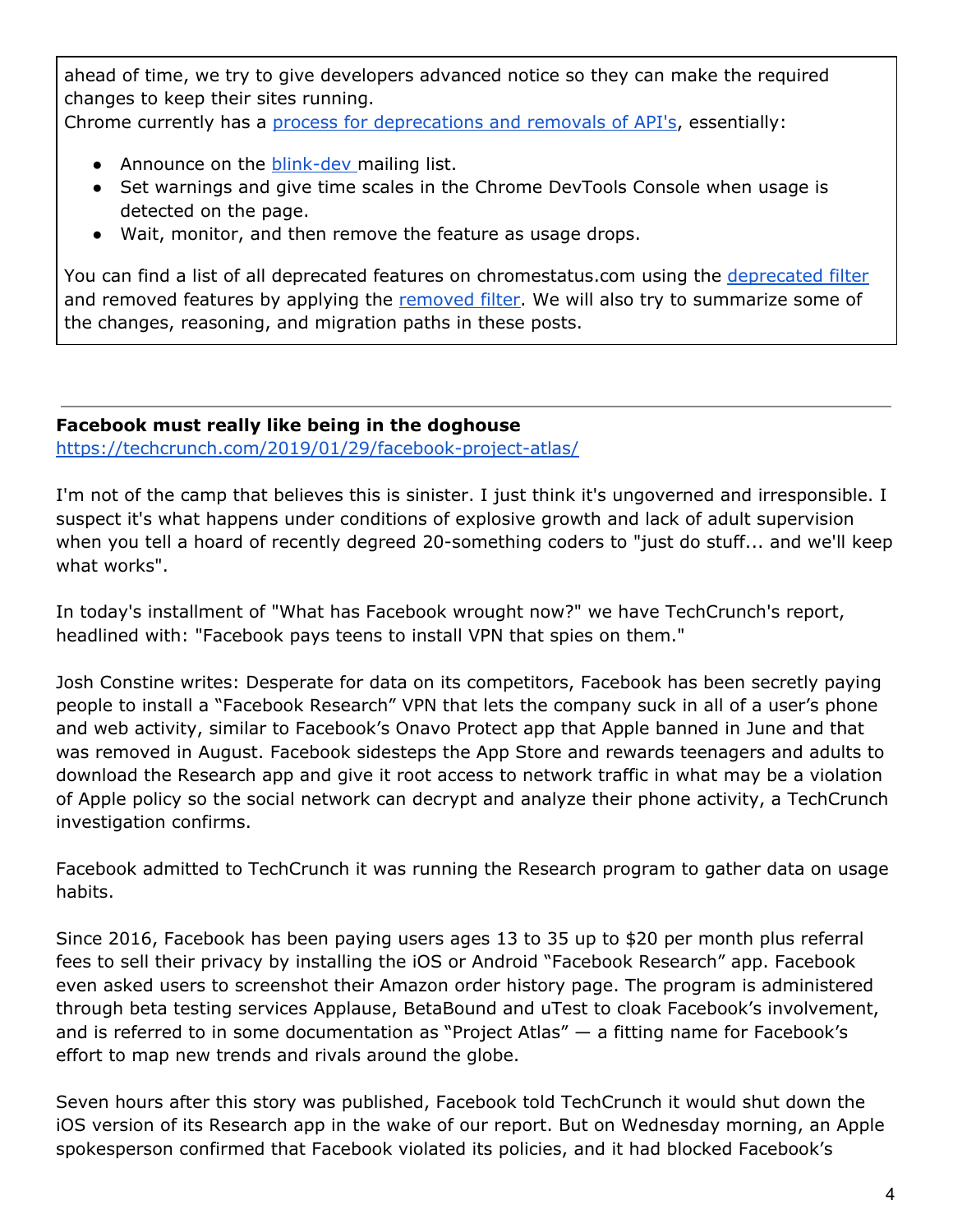Research app on Tuesday before the social network seemingly pulled it voluntarily (without mentioning it was forced to do so).

An Apple spokesperson provided this statement. "We designed our Enterprise Developer Program solely for the internal distribution of apps within an organization. Facebook has been using their membership to distribute a data-collecting app to consumers, which is a clear breach of their agreement with Apple. Any developer using their enterprise certificates to distribute apps to consumers will have their certificates revoked, which is what we did in this case to protect our users and their data."

In other words... Facebook was deliberately bypassing the Apple iTunes store to offer an unsanctioned app to their users. And... Facebook's Research app requires users to 'Trust' it with extensive access to their data -- asking their users to install a custom root certificate into their devices.

Facebook's Research program will continue to run on Android.

TechCrunch asked Guardian Mobile Firewall's security expert Will Strafach to dig into the Facebook Research app, and he told us that "If Facebook makes full use of the level of access they are given by asking users to install the Certificate, they will have the ability to continuously collect the following types of data: private messages in social media apps, chats from in instant messaging apps – including photos/videos sent to others, emails, web searches, web browsing activity, and even ongoing location information by tapping into the feeds of any location tracking apps you may have installed." It's unclear exactly what data Facebook is concerned with, but it gets nearly limitless access to a user's device once they install the app.

The TechCrunch report quotes Will Strafach, saying: "The fairly technical sounding 'install our Root Certificate' step is appalling. This hands Facebook continuous access to the most sensitive data about you, and most users are going to be unable to reasonably consent to this regardless of any agreement they sign, because there is no good way to articulate just how much power is handed to Facebook when you do this."

TechCrunch's report goes on at length for anyone who's curious. I have a link in the show notes. And, again, this just seems dumb to me rather than diabolical.

#### **The Japanese government**

In a few weeks the Japanese government is going to try its hand at the practice that's come to be known as "credential stuffing" against its own the country's massive installed base of IoT devices, including anything it can find from the enterprise network level down to end-user routers whose owner never changed their default passwords. NHK, Japan's national public broadcasting organization reported that the government had approved this first-of-its-kind venture several weeks ago.

So, in mid-February, staffers from the National Institute of Information and Communications Technology (NICT) will take many previously successful username and passwords and use them to break into as many as 200 million randomly selected IoT devices located throughout Japan - routers, webcams, DVRs, electric toothbrushes... you-name-it.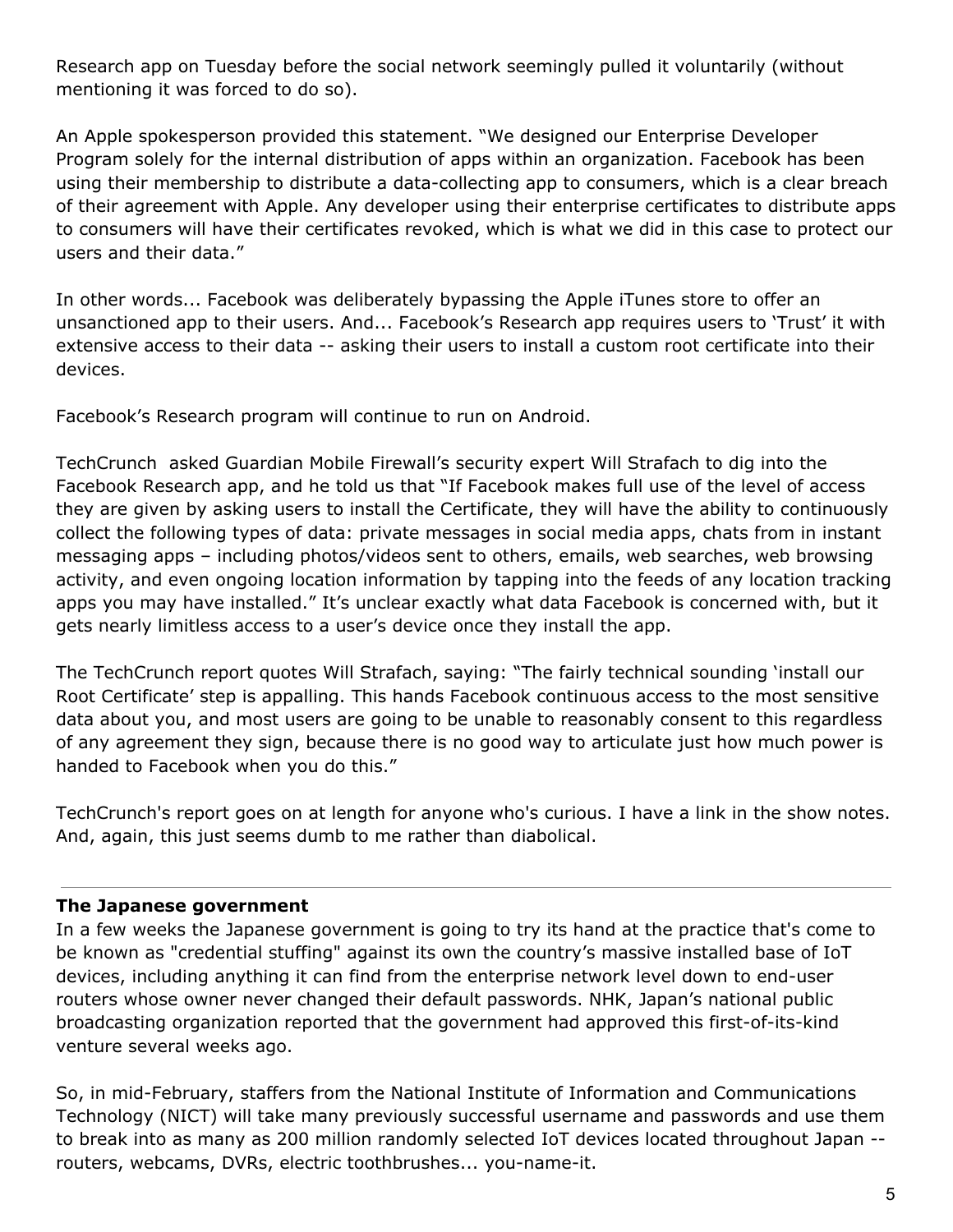Then, the owners of the breached devices will be told to bolster their cybersecurity.

The intent behind this interesting white-hat move is to reduce the viable attack surface that's available to attackers before the approaching Tokyo Olympics and Paralympics in 2020. Sophos noted that some systems did go down around the time of the opening ceremony for the Winter Olympics in Pyeongchang, South Korea, last year.

Although the immediate goal is to tighten up Japanese citizens' Internet-facing security before the Olympics, the result will almost certainly be significantly improved security overall. The NICT has reported that IoT devices were at the heart of a large number – 54% – of the cyber attacks it detected in 2017.

I've several times mentioned that way back in the early days of the Code Red and Nimda worms, I participated with some discussions with the US Federal government. I was on a conference call with the head of the DoJ and we security types were BEGGING to be allowed to write a sanitizing worm that would find the vulnerable devices the fix them.

We were told in no uncertain terms that doing so would be illegal and would open us to the full wrath of the Federal government.

Today, though... Don't things seem a bit less black and white? We have leaks from the CIA and the NSA which suggest that no one here is a Boy Scout. And tying the hands of the white hats while the black hats run free and cripple our cyber infrastructure is seeming less and less correct in practice.

So... If this Japanese experiment bears fruit -- and you can bet that all governments are watching closely -- it might go a long way toward opening some doors and changing some minds about the feasibility of being a bit proactive.

And it COULD be done incrementally. Individual ISPs could be chartered with the ability to inspect the publicly available ports of their customers and to deal with them one-on-one to resolve any detected vulnerabilities.

There would be a market for a big hardware security maker to produce a carrier-grade network vulnerability scanner specifically for use by ISPs.

#### **Firefox 65:**

I have Firefox v65 and I'm not have any problems because I'm not using Avast, AVG, BitDefender, ESET or Kaspersky.

As we have discussed before, in order to hold onto their diminishing relevance by remaining able to peer into, and scan, the content of HTTPS connections, all of those AntiVirus addons are performing user-sanctioned man-in-the-middle interception of all HTTPS traffic.

As we know, for the signatures of a website's certificates to be trusted, the website's private key must be pre-installed into the local system's root certificate store. In order to transparently intercept HTTPS traffic, a user's A/V addon generates a unique public and private key pair during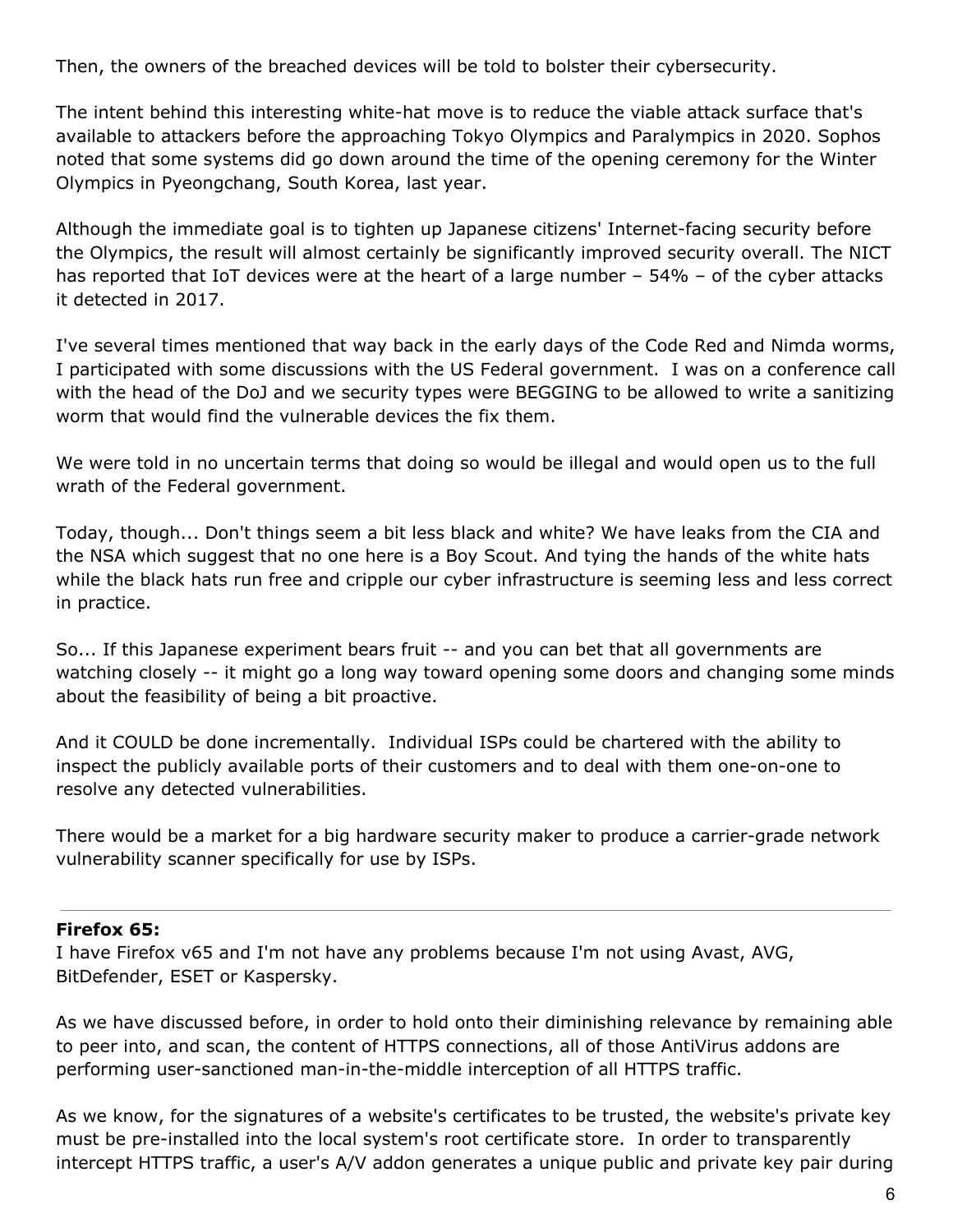installation and places the public key into the user's local certificate store. Then it pretends to be any remote server the user connects to, generating a certificate on-the-fly, signed by its built-in private key so that the web browser will trust it.

This all went awry when Firefox 65, as part of its enhanced security warnings began alerting people who were using these A/V products that something was wrong with their connections and that the sites they were visiting should not be trusted.

Much Chaos ensued. Mozilla quickly halted the roll out of FF65. Avast and AVG were quick to issue patches to disable HTTPS scanning of Firefox.

However, amid all of this, I stumbled upon the coolest workaround hack that I never knew existed: It's possible to instruct Firefox to use the Windows certificate root store.

Firefox has always carried its own security library and private root store. It has never used Windows. But a Firefox config setting will instruct FF to rely upon Windows' certificate store:

The config setting is: "security.enterprise roots.enabled"

Enter about:config into the Firefox URL field. Whittle down the bazillion config options by searching for "enterprise" (like the starship). Double-click the item to toggle it TRUE.

Now Firefox will see the A/V root certs, too, and won't complain.

Note, also, that FF plans to do something more with the next major release, FF66, where some sort of MITM warning will be presented to warn of non-authentic certificates.

#### **Ubiquity routers are again in trouble:**

Jim Troutman, the co-founder of internet exchange point NNENIX (Northern New England Neutral Internet Exchange) tweeted last Tuesday early morning: Heads up! Ubiquiti networks devices are being remotely exploited, via port 10001 discovery service. Results in loss of device management, also being used as a weak UDP DDoS amplification attack: 56 bytes in, 206 bytes out.

Attackers are sending small packets of 56 bytes to port 10,001 on Ubiquiti devices, which are reflecting and relaying the packets to a target's IP address amplified to a size of 206 bytes (amplification factor of 3.67).

So we have a classic UDP traffic reflection attack: Since this port 10001 discovery service is intended to be lightweight it uses UDP protocol. And, as we know, since UDP protocol is lightweight specifically because it does zero connection setup handshaking, the source IP of any incoming UDP packets can simply be spoofed. As a result, any well-meaning reply packet will be returned to the spoofed source, thus potentially flooding an unwitting Internet device that never asked for any of this in the first place.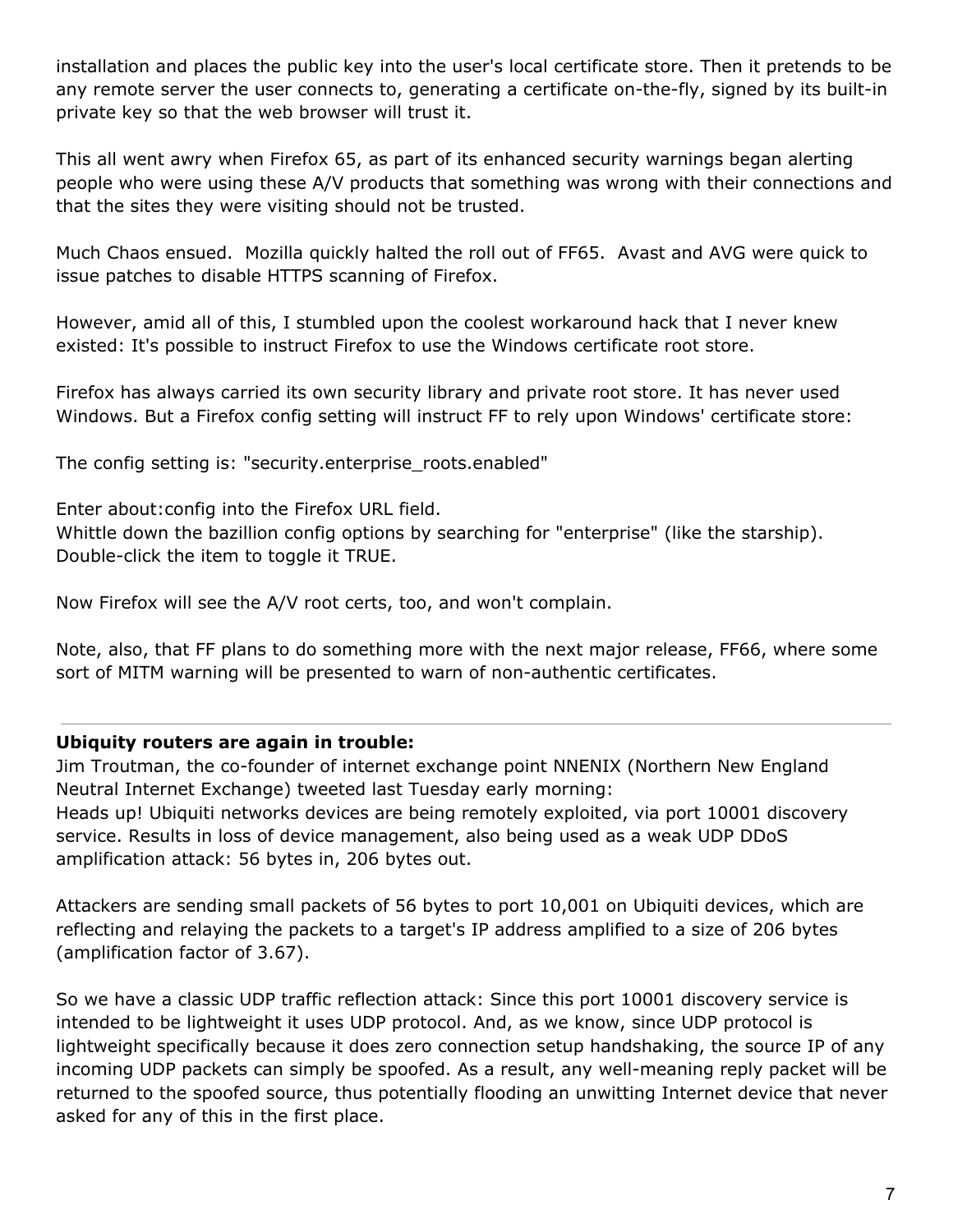Then the guys at Rapid7 Labs got involved. Some quick sleuthing by the security community showed that this trouble had been brewing since last summer and Ubiquiti recently acknowledged that they are aware of the issue and are working on a fix.

It turns out that the service is used for a variety of things, including device discovery to facilitate easily locating of Ubiquiti devices in a managed environment. The protocol is quite simple, requiring a simple 4-byte message that elicits a large response including the name, model, firmware version, IPs, MACs, and sometimes the ESSID if it is a wireless device.

Interestingly, the Rapid7 guys were able to throw 4 bytes at the router to elicit a reply, so they were stating an amplification factor is 30-35x, but they might not have been factoring in the per-packet UDP overhead which definitely does matter for any bandwidth flooding attack. However, their scan of the Internet revealed 498,624 unique IPv4s with port 10001/UDP open. Of those, 487,021 unique IPv4s were confirmed to be answering to this discovery protocol, and 486,388 unique physical devices based on MAC address tuples were found in the responses. So... There are just shy of half a million confirmed devices currently wide open and ready to reflect and amplify traffic for a bandwidth flooding attack. As we've seen before with Ubiquity devices, more than half are located in Brazil.

One mitigating factor is that any incoming flood traffic would be coming from port 10001, which is not under the attacker's control. So blocking that UDP port at the network perimeter would provide some potential for mitigation. Though it's still a potentially large incoming attack to block.

Rapid7 decoded the responses from the devices and produced a breakdown by type and number. https://blog.rapid7.com/2019/02/01/ubiquiti-discovery-service-exposures/

The top six were the:

- NanoStation @ 172,563
- AirGrid @ 131,575
- LiteBeam @ 43,673
- PowerBeam @ 40,092
- NanoBeam @ 21,360
- NanoBridge @ 20,440

However, when they examined the device names being returned in many of their queries they noticed something troubling:

- HACKED-ROUTER-HELP-SOS-HAD-DUPE-PASSWORD 9,146
- HACKED-ROUTER-HELP-SOS-WAS-MFWORM-INFECTED 3,891
- HACKED-ROUTER-HELP-SOS-DEFAULT-PASSWORD 1,628
- HACKED-ROUTER-HELP-SOS-VULN-EDB-39701 1,168
- HACKED-ROUTER-HELP-SOS-HAD-DEFAULT-PASSWORD 1,096

This led Rapid7 to conclude that the attackers had also identified additional vulnerabilities within these routers and had exploited over 17,000 of them... As evidenced by the defaced hostnames.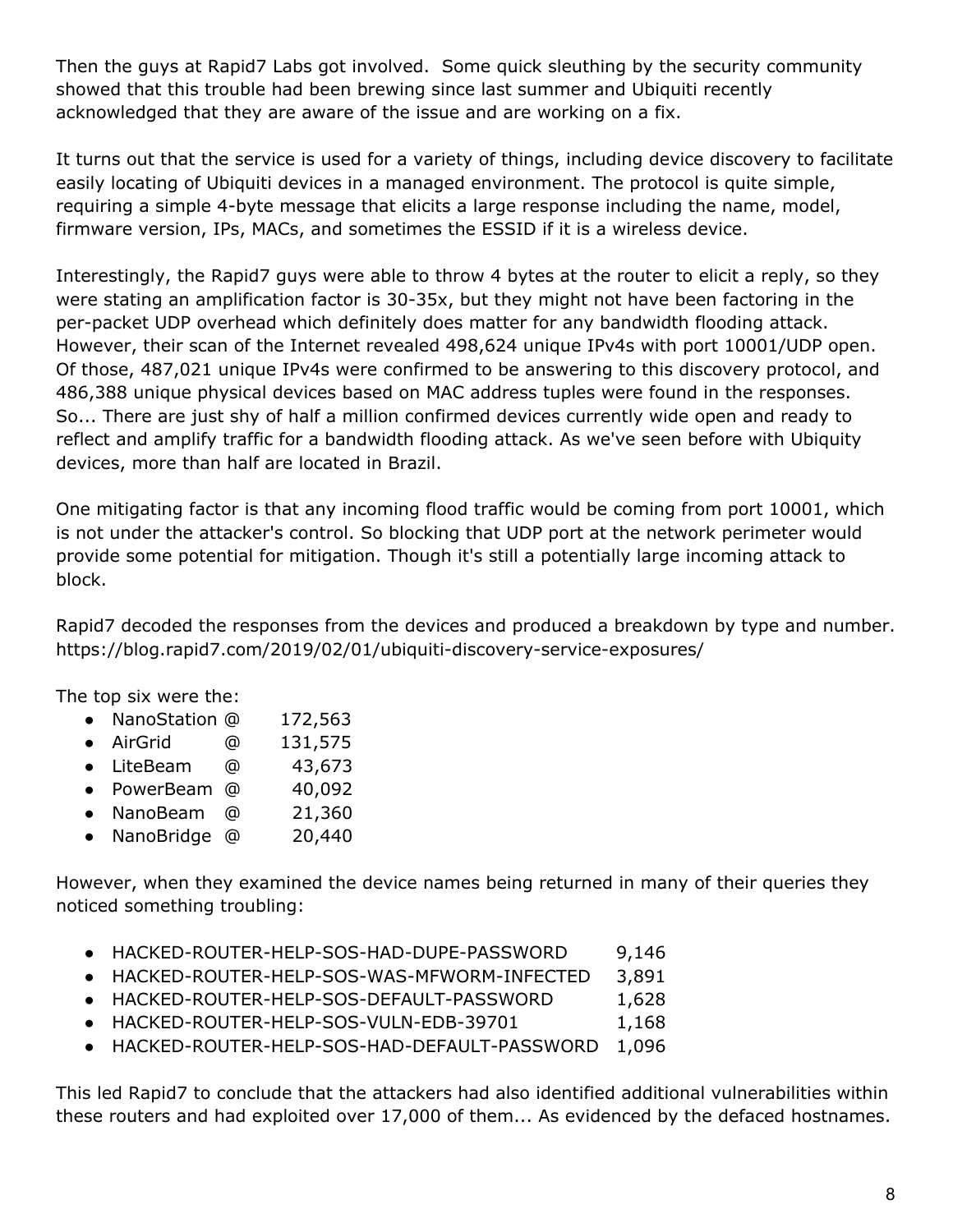And, finally, the Rapid7 folks examined the firmware versions being reported and saw that along with being exposed to attackers, most of the devices in each product family are running outdated firmware. So we have the perfect storm of an exposed service, unpatched vulnerabilities, and default credentials (since some of the hacker-changed device names noted the presence of default credentials).

Ubiquity does have a command to turn this off, though it's enabled by default: <https://community.ubnt.com/t5/EdgeRouter/UDP-broadcasts-on-port-10001/td-p/461223>

ubnt@ubnt:~\$ configure ubnt@ubnt# set service ubnt-discover disable ubnt@ubnt# commit ubnt@ubnt#

I still think that the little Ubiquity EdgeRouter X's are truly amazing little routers… but it does look as though they are better used by someone who knows what they are doing and who is also keeping those little boxes of technology up to date with the latest firmware.

#### **Google Working on Chrome "Never-Slow Mode" for Faster Browsing**

Bleeping Computer put me onto an interesting experiment that one of the Chrome developers is working on. He calls it "Never-Slow Mode" and the idea is that if, while a web page is loading, something is taking too long, or something is too large, it will be abandoned and ignored in favor of getting the page loaded.

<https://chromium-review.googlesource.com/c/chromium/src/+/1265506>

"Never-Slow Mode"

PROTOTYPE -- DO NOT COMMIT

Adds `--enable-features=NeverSlowMode` to enforce per-interaction budgets designed to keep the main thread clean (design doc currently internal).

Currently blocks large scripts, sets budgets for certain resource types (script, font, css, images), turns off document.write(), clobbers sync XHR, enables client-hints pervasively, and buffers resources without `Content-Length` set. Budgets are re-set on interaction (click/tap/scroll). Long script tasks (> 200ms) pause all page execution until next interaction.

Caps do not apply to workers and size caps are lifted for resources loaded from Service Worker Cache Storage.

Current caps; all values are wire (transfer/compressed) size:

| Per-image max size:      | 1MiB   |
|--------------------------|--------|
| Total image budget:      | 2MiB   |
| Per-stylesheet max size: | 100KiB |
| Total stylesheet budget: | 200KiB |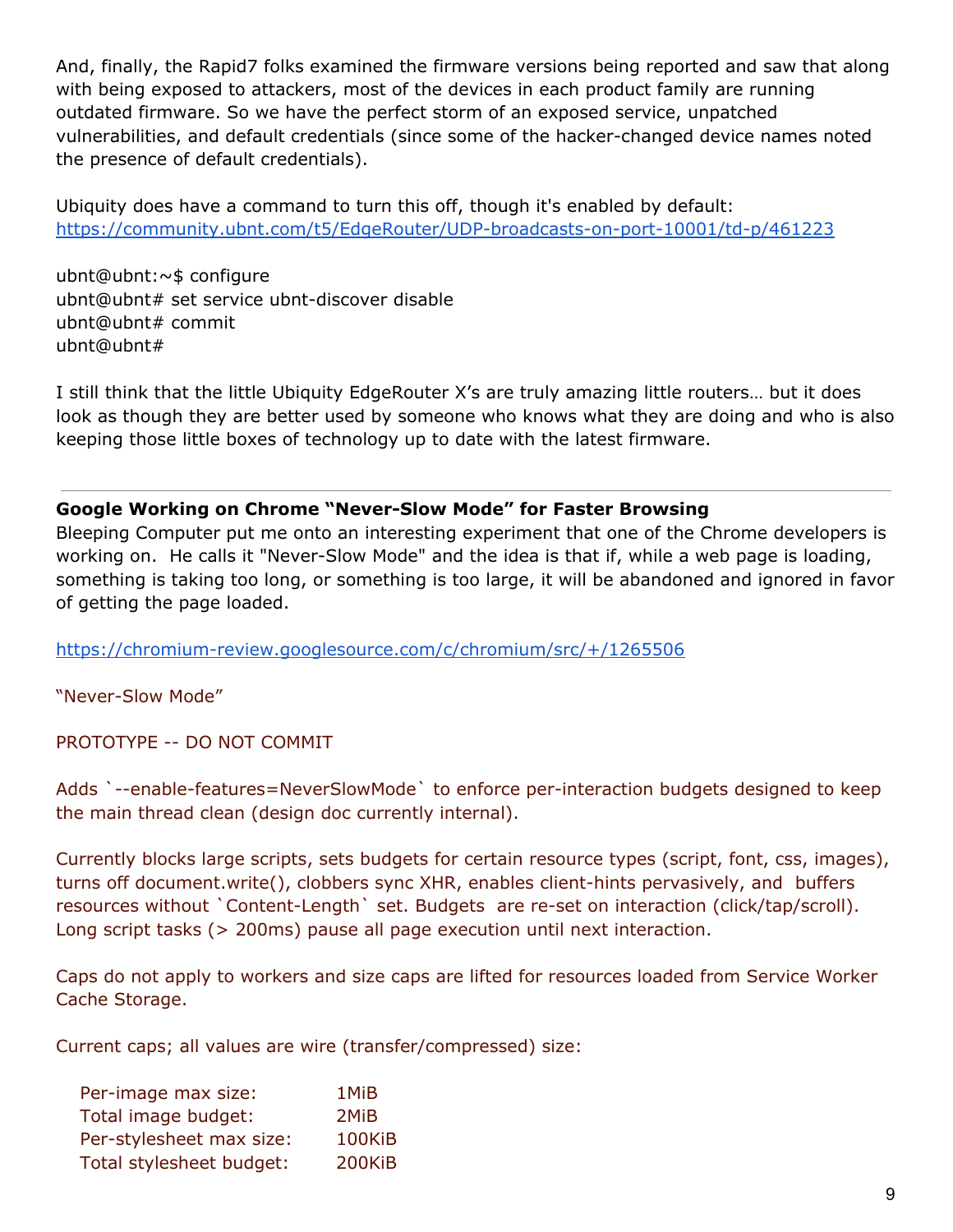| Per-script max size:           | 50KiB             |
|--------------------------------|-------------------|
| Total script budget:           | 500KiB            |
| Per-font max size:             | 100KiB            |
| Total font budget:             | 100KiB            |
| <b>Total connection limit:</b> | 10                |
| Long-task limit:               | 200 <sub>ms</sub> |

TODO: <iframe> depth is not yet limited and font-loading is not yet greedy. Feature-policy header to trigger on per-page basis is not implemented. No UI is implemented to inform users that a page is slow.

While this seems fraught with peril... I really do like the underlying incentive behind this. Today there is essentially zero push-back against sloppy coding, lazy image sizing, and massive code libraries being downloaded just so that a single function can be accessed. People don't care because they're busy and no one is making them care. Let the page's consumer pay in bandwidth and time. So the idea that the #1 web browser in the world might start actively pushing back against needlessly slow page loads, is right up my alley. *Give me the option and I'll turn it on!*

#### **Firefox is finally catching up with Chrome, Opera, and Microsoft Edge**

Web browser extensions often track users. They employ tracking scripts like Google Analytics or redirects through servers that are used to track a user's browsing and search behavior. Since this is not behavior that users typically want while they are Incognito, Chrome, Opera and Edge have stopped running browser extensions by default when the user switches into their "please don't remember anything I do while I'm in here" mode.



The good news is that Firefox will similarly begin blocking extensions. Users will be notified that extensions are not running and will have the ability to selectively reenable those (perhaps such as Lastpass or SQRL) that they trust and wish to be able to continue using. This new feature has landed in the Firefox nightly builds and will be moving to the production builds once any bugs have been worked out.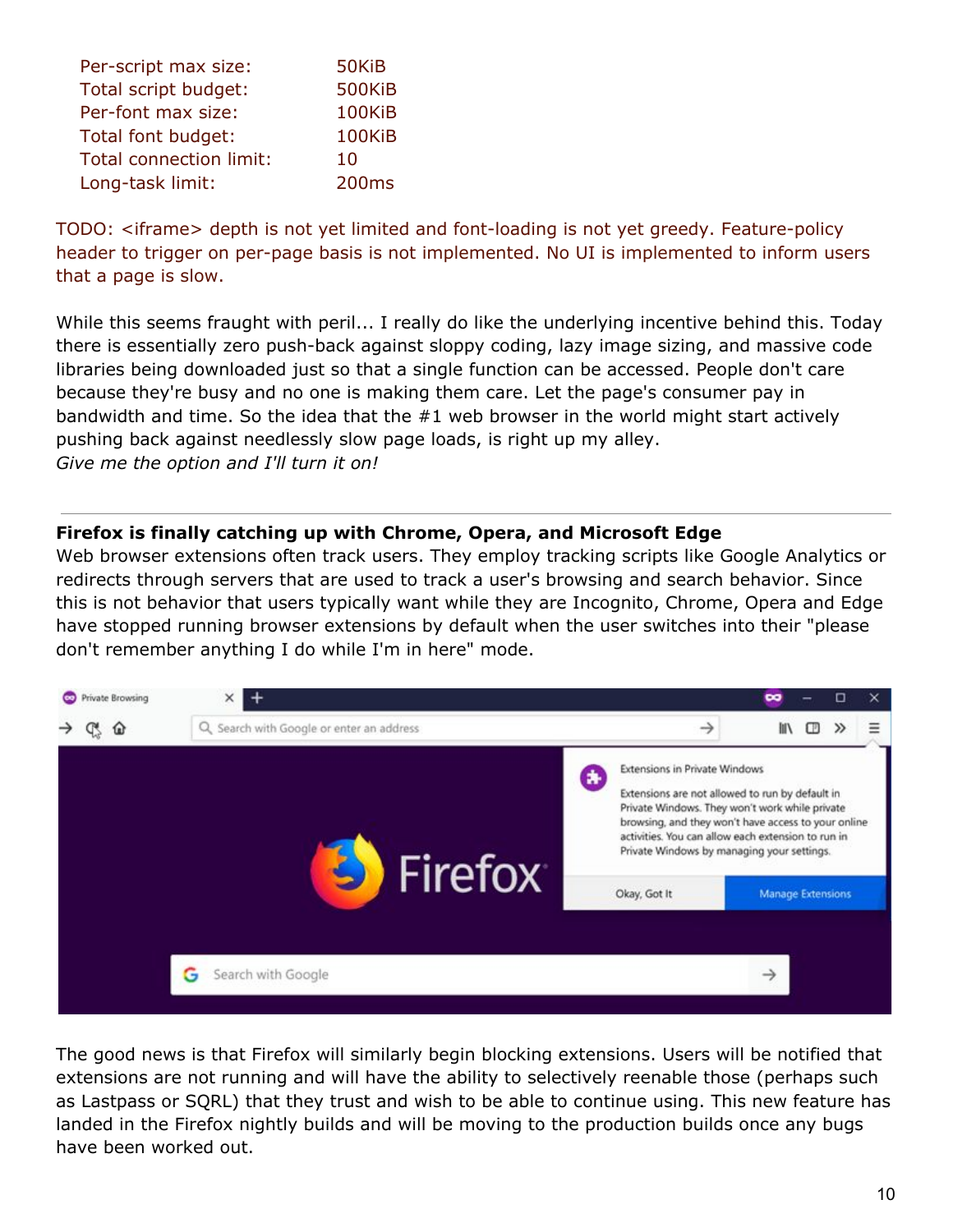#### **Linux kernel gets another option to disable Spectre mitigations**

People want more control over the Spectre mitigations for the sake of performance. <https://www.zdnet.com/article/linux-kernel-gets-another-option-to-disable-spectre-mitigations/>

ZDNet writes: Believe it or not, the mitigations for the Spectre-class of CPU vulnerabilities are now some of the biggest enemies of system administrators.

So, Leo, this update article follows some of what we've been saying about these threats, and it confirms the feeling I've always had, which was that Intel was (undrestandably) significantly minimizing the performance hit that disabling these powerful performance enhancements would cause.

ZDNet says (and I'll be paraphrasing a bit for brevity)... Despite being security-focused patches, these mitigations are known to introduce huge performance hits to Linux systems.

A recent benchmark showed that just one of the many Spectre mitigations --namely the one named Single Thread Indirect Branch Predictors (STIBP)-- introduced a 30 percent performance dip for PHP servers, causing system administrators to reconsider applying some of these patches.

Despite being more than an old, the Meltdown or Spectre vulnerabilities have remained a theoretical threat, and no malware strain or threat actor has ever used any in a real-world attack. Consequently, during the past year, system and network administrators have called on the Linux project for options to disable these protections.

Many argued that the threat is theoretical and could easily be mitigated with proper perimeter defenses, in some scenarios. Even Linus Torvalds has called for a slowdown in the deployment of some performance-hitting Spectre mitigations.

The Linux kernel team has reacted favorably towards these requests and has been slowly adding controls to disable some of the more problematic mitigations.

For example, since Linux Kernel 4.15, administrators can disable the kernel's built-in mitigations for the Spectre v2 vulnerability (CVE-2017-5715) with the "nospectre\_v2" kernel command line parameter.

Since Linux Kernel 4.17, administrators have been empowered to disable all mitigations for Spectre v4 (CVE-2018-3639) with the "nospec\_store\_bypass\_disable" command line parameter.

Similarly, a way to disable mitigations for Spectre v1 (CVE-2017-5753) has been added in the Linux Kernel 4.19, with the addition of the "nospectre\_v1" parameter.

These three parameters were added despite the fact that the kernel already had existing "spectre\_v2" and "spec\_store\_bypass\_disable" options for months which allowed system admins to control the complexity level of the Spectre-class mitigations -- which also included an "off" mode.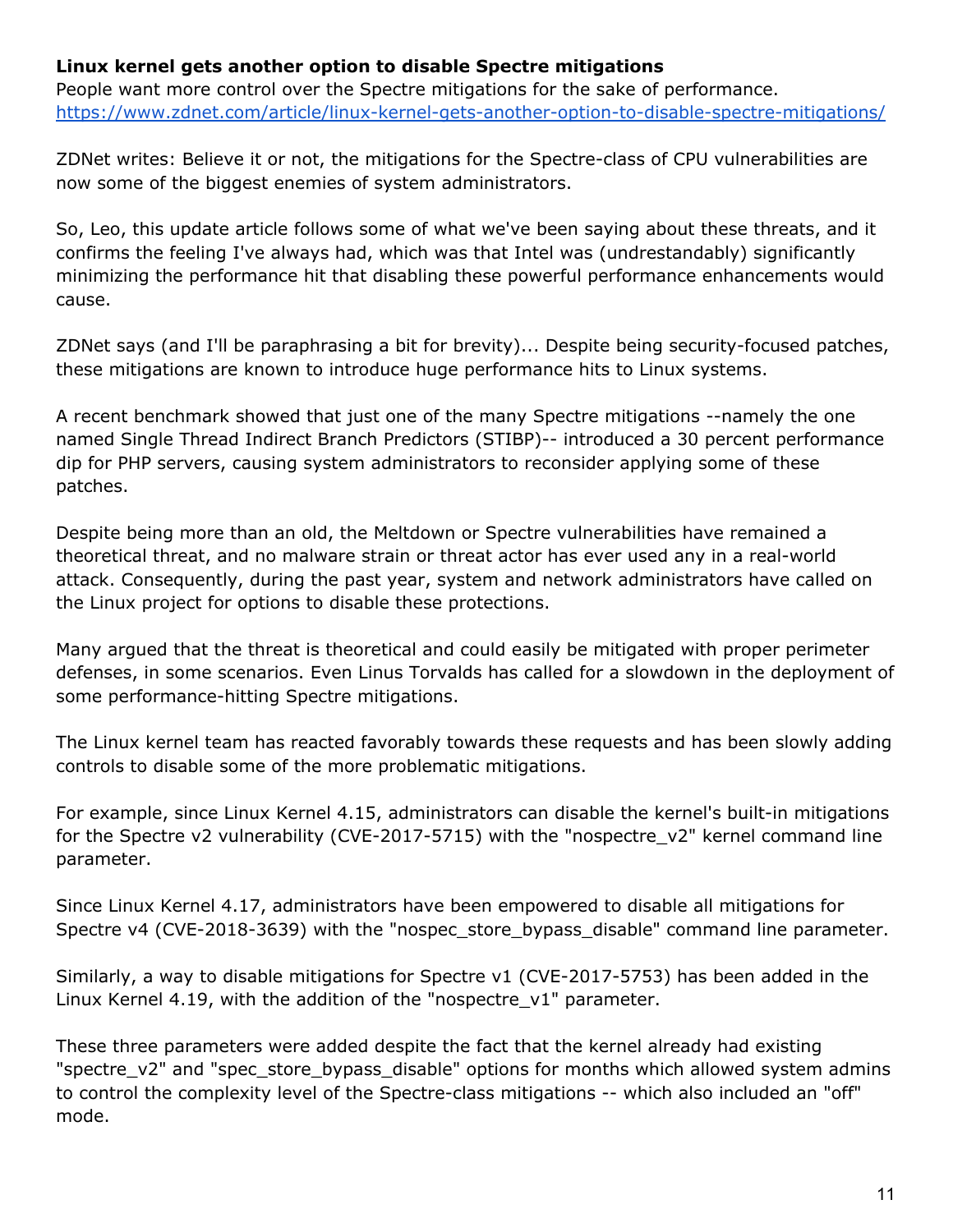But Sys Admins wanted some way to guarantee that Spectre mitigations would not somehow kick in, at all, ever, no matter what. So now the most recent kernel releases have three newer parameters.

The latest effort to have mitigations turned off --and stay off-- is the addition of the PR\_SPEC\_DISABLE\_NOEXEC control bit to the Linux kernel. This bit prevents child processes from starting in a state where the protections for Spectre v4 are still activated, despite being deactivated in the parent process.

Experts argue that some processes just don't need Spectre protections and the performance impact far outweighs the security impact, especially in closed systems where malicious code can't be introduced, such as graphics rendering farms, off-the-grid supercomputers, and other strictly confined systems where no third-party code is ever run. /ZDNet

And I think that's exactly right. As we've noted before, the only real -- even theoretically practical -- threat here is shared hosting systems where potentially malicious code might be running in an adjacent virtual machine. But things like Linux-based routers and many other server scenarios don't have any such exposure to possible-hostile code.

## **Errata**

Listener Bryan writes: Just finished SN699, where Steve tells everyone to pause the podcast, unplug your RV320, update it, then come back when that's done.

TLDR: According to Cisco, "Vulnerable Products: "This vulnerability affects Cisco Small Business RV320 and RV325 Dual Gigabit WAN VPN Routers running Firmware Releases 1.4.2.15 through 1.4.2.19." "Products Confirmed Not Vulnerable: "Only products listed in the Vulnerable Products section of this advisory are known to be affected by this vulnerability." That's from the security advisory for the Command Injection vulnerability; the Information Disclosure vulnerability only affects firmware releases 1.4.2.15 - 1.4.2.17.

I have family ties to a local business that's running an RV320, so as soon as I got home this evening I contacted them to begin planning for an ASAP update. Once I got logged into their router, saw their current firmware version, and read Cisco's Security Advisory notes, I relaxed a bit. They are running an older firmware version, not one that is affected.

Fwiw, Firmware version 1.4.2.15 appears to be the first 1.4.x release, which dropped 15-Sept-2017; and version 1.4.2.19 was released 29-Apr-2018. So this has been hanging out there for about 16 months. Not great, but much better than 5+ years.

That makes sense to me. Steve mentioned on the podcast that these were very popular "Enterprise and SMB" firewalls, but also mentioned that the number of exploitable devices found via scans was somewhere in the neighborhood of 9k. That number seemed low to me for such an ostensibly popular firewall. But if, apparently, only the last three firmware releases (before this newest, just-released 1.4.2.20) are subject to these attacks, that winnows down the field considerably. FYI, just in case anyone else starting running around with their hair on fire about this one. :-)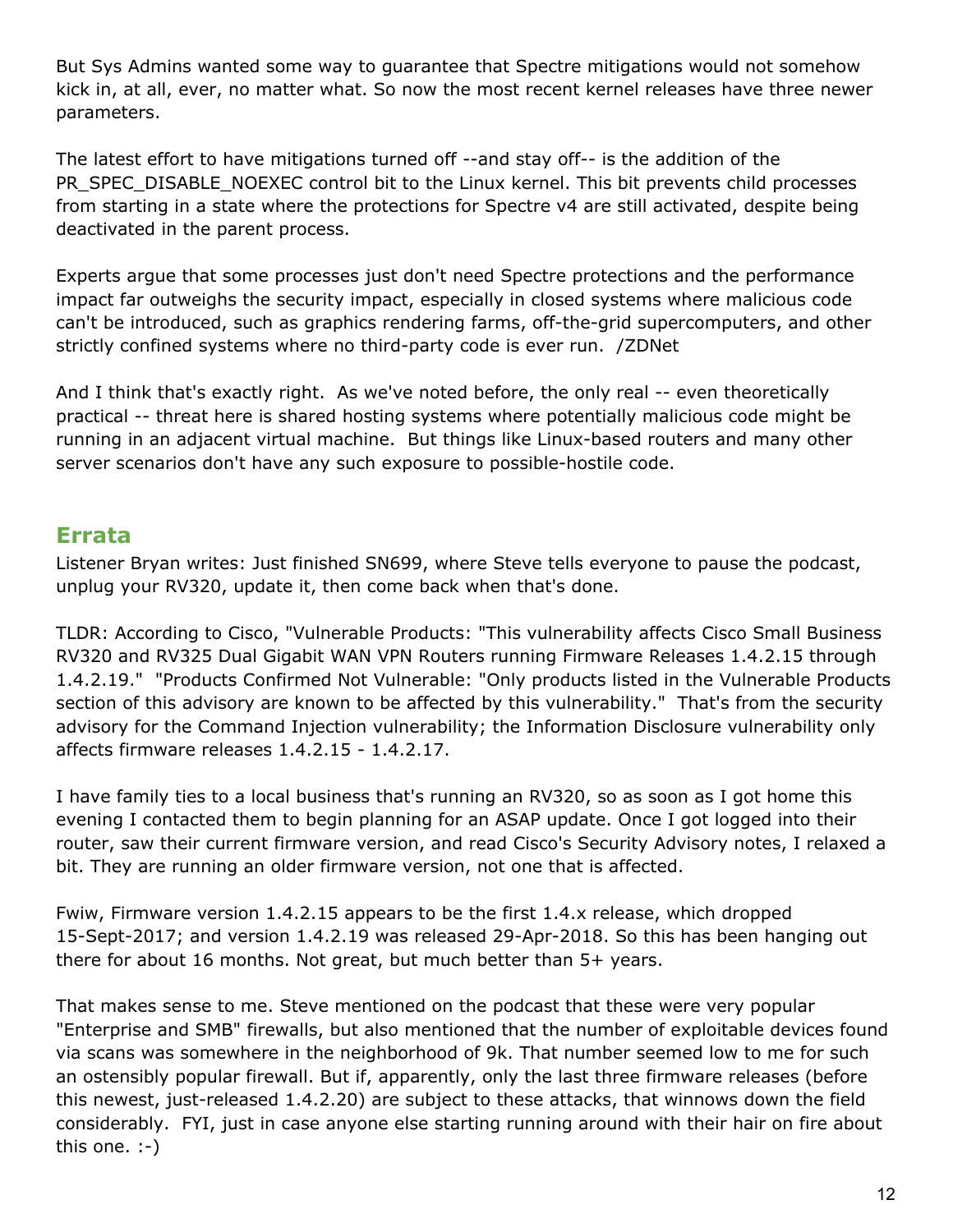## **SQRL Notes**

I've been avoiding using the name of our illustrious XenForo coder, since I didn't know whether or not he wanted to remain anonymous. But I've been so impressed by his work that I wanted to give him an explicit shout out. He's "Rasmus Vind" with his own cool XenForo-driven site: ([https://www.hiveworkshop.com/\)](https://www.hiveworkshop.com/). He's a web developer who clearly knows his way around PHP, JavaScript, HTML, CSS and all the contemporary tools of the day... and I'm so glad that he happened upon the question I posted to the XenForo developer site back in May and asked whether he could be of any assistance.

**"Archimedes"** - Thursday at 6:48 PM: I've been lurking around the newsgroup for some time now, watching the development of SQRL with great anticipation. Seeing the news today that the forums were "SQRL ready" I figured I'd go ahead and take the plunge. What an incredibly seamless experience! Downloaded Steve's reference client and created an identity in less than 5 minutes (and that's only because I read everything slowly...). I purposefully didn't even install SQRL, and yet I was able to easily get going with the forums in Chrome. Logout and login is a snap! Incredible work, fantastic result. As a professional developer in the American corporate world, I really wish I had more time to help actively...but I'll definitely cheer on from the sidelines! -Archimedes

**"BrianOfLondon"** : All done! There's probably an orphan account called brianoflondon\_s that you can delete if you want. I've now associated this account with my SQRL ID which I'm using on my MacBook via Wine and on iPhone via Jeff's client. (That's Jeff Arthur in the UK.) Everything is working! Wordpress... as soon as that plugin is ready, boy do I want to try it out over on various wordpress sites.

#### **Jason L.**

After I got locked out of my previous account (Jason), due to losing SQRL association and stupidly not creating a password or entering an email address, I decided it would probably be easier to just create a new account. This time I used a password and email address I then associated this account with my SQRL ID. It works. I have logged in several times using SQRL. I have even been able to use Jeff's Arthur's iOS client to have my computer login to the site. I think that is the coolest thing. I can't wait to demonstrate this to my friends and family's on their computers. I won't even touch their computers. I will just have them type the URL of these forums. They will think it is some sort of magic trick or I hacked them. LOL

I am assuming that once SQRL is stable here and there's no danger of losing associations again, there will be a way to remove password and/or email address; since the whole point of SQRL is that websites will not have secrets to keep safe. I realize that sites will probably have email addresses to store, but those aren't really secret and odds are they have already been stolen anyway. I know there is a feature in the client to only use SQRL to login, but figured that feature is not functional yet and I am not ready to do that until I know it is safe to do so.